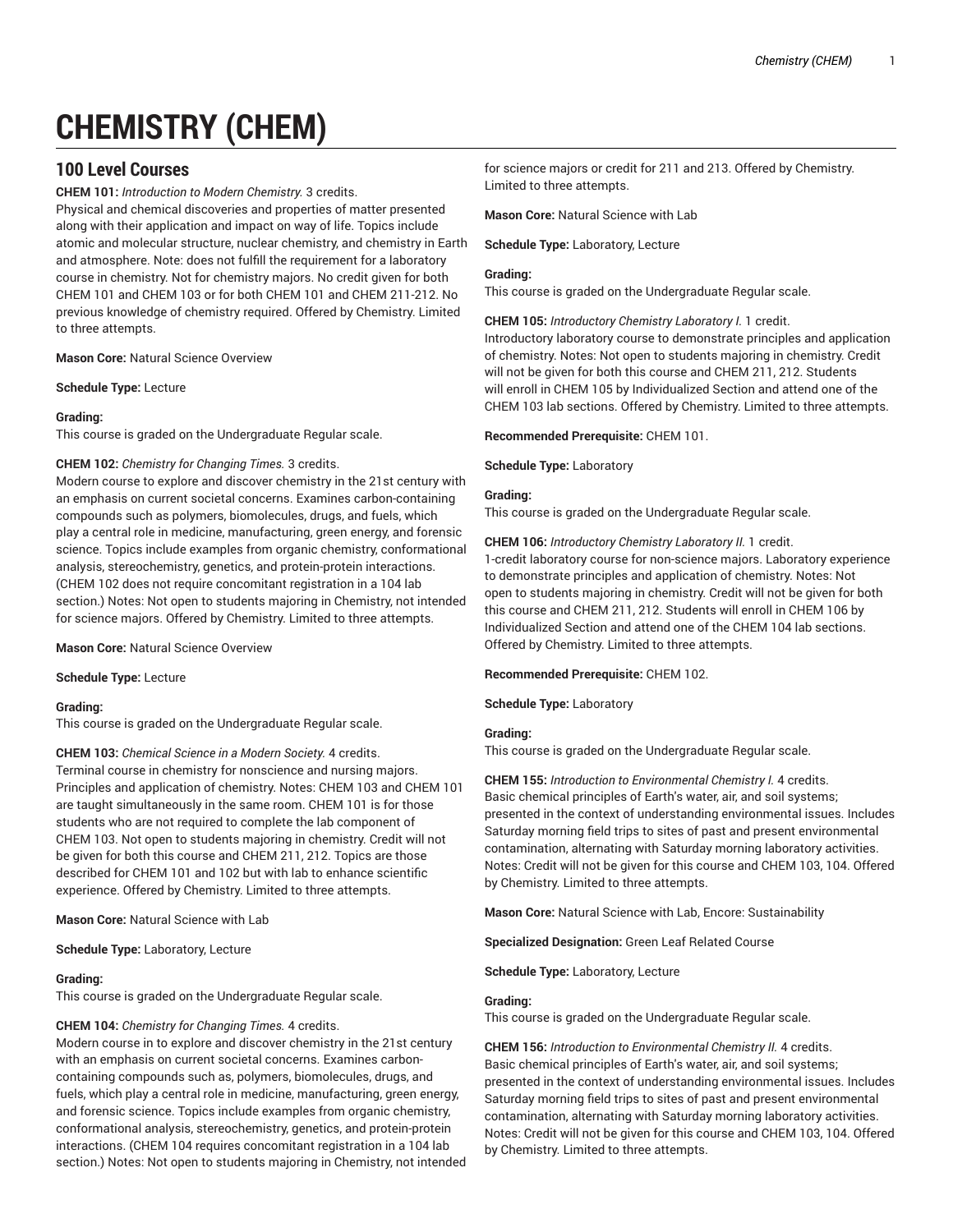**Mason Core:** Natural Science with Lab, Encore: Sustainability

**Specialized Designation:** Green Leaf Related Course

**Recommended Prerequisite:** CHEM 155 or permission of instructor.

**Schedule Type:** Laboratory, Lecture

#### **Grading:**

This course is graded on the Undergraduate Regular scale.

# **200 Level Courses**

#### **CHEM 211:** *General Chemistry I.* 3 credits.

Fundamental principles of atomic and molecular structure; chemical bonding; basic concepts of chemical reactions and thermochemistry; properties of gases, liquids, and solids. Notes: Credit will not be given for this course and CHEM 103, 104. Students majoring in science, engineering, or mathematics should choose this course sequence. CHEM 211 is a prerequisite to CHEM 212. Offered by Chemistry. Limited to three attempts. Equivalent to CHEM 105, CHEM 106, CHEM 201.

**Mason Core:** Natural Science with Lab

# **Registration Restrictions:**

Required Prerequisites: CHEM 213<sup>\*C</sup>, U213<sup>\*</sup> or 213T<sup>\*</sup>.

\* May be taken concurrently.

<sup>C</sup> Requires minimum grade of C.

**Schedule Type:** Lecture

#### **Grading:**

This course is graded on the Undergraduate Regular scale.

#### **CHEM 212:** *General Chemistry II.* 3 credits.

Fundamentals of colligative properties, reaction rates and equilibrium. Topics Include kinetics, properties of solutions, ionic equilibrium, chemical thermodynamics, electrochemistry, and nuclear chemistry. Notes: Credit will not be given for this course and CHEM 103, 104. Students majoring in science, engineering, or mathematics should choose this course sequence. Offered by Chemistry. Limited to three attempts. Equivalent to CHEM 202.

**Mason Core:** Natural Science with Lab

#### **Registration Restrictions:**

 $\mathsf{\mathsf{Required\ Pre} }$  retequisites: (CHEM 211<sup>C</sup>, 211T or U211) and (CHEM 213<sup>C</sup> , 213T or U213) and (CHEM 214 $^{\star{\mathsf{C}}}$ , 214T $^{\star}$  or U214 $^{\star}$ ). May be taken concurrently.

<sup>C</sup> Requires minimum grade of C.

**Schedule Type:** Lecture

#### **Grading:**

This course is graded on the Undergraduate Regular scale.

#### **CHEM 213:** *General Chemistry Laboratory I.* 1 credit.

General Chemistry laboratory course for students majoring in science, engineering, or mathematics. Laboratory experience will demonstrate general chemistry principles and applications. Notes: Students majoring in science, engineering, or mathematics should choose this course sequence. Credit will not be given for this course and CHEM 103. Offered by Chemistry. Limited to three attempts.

**Mason Core:** Natural Science with Lab

#### **Registration Restrictions:**

# Required Prerequisites: CHEM 211<sup>\*C</sup>, U211<sup>\*</sup> or 211T<sup>\*</sup>.

May be taken concurrently.

 $^{\rm C}$  Requires minimum grade of C.

**Schedule Type:** Laboratory

#### **Grading:**

This course is graded on the Undergraduate Regular scale.

#### **CHEM 214:** *General Chemistry Laboratory II.* 1 credit.

General Chemistry laboratory course for students majoring in science, engineering, or mathematics. Laboratory experience will demonstrate general chemistry principles and applications. Notes: Credit will not be given for this course and CHEM 103, CHEM 104. Students majoring in science, engineering, or mathematics should choose this course sequence. Offered by Chemistry. Limited to three attempts. Equivalent to CHEM 204.

**Mason Core:** Natural Science with Lab

#### **Registration Restrictions:**

 $\mathsf{\mathsf{Required\ Pre}}$  retequisites: (CHEM 212 $^{\star{\mathsf{C}}}$ , U212 $^{\star}$  or 212T $^{\star}$ ) and (CHEM 211 $^{\mathsf{C}}$ , 211T or U211) and (CHEM 213<sup>C</sup>, 213T or U213).

May be taken concurrently.

 $^{\rm C}$  Requires minimum grade of C.

**Schedule Type:** Laboratory

#### **Grading:**

This course is graded on the Undergraduate Regular scale.

**CHEM 271:** *General Chemistry for Engineers Lecture.* 3 credits. Fundamental principles of chemical structure and reactivity including atomic and molecular structure; chemical bonding; structures of ionic, covalent, and metallic lattices; oxidation reduction; electrochemistry and chemistry of metals; and introduction to organic chemistry and polymers. Notes: Enrollment restricted to students intending to major in engineering. Students who need two semesters of chemistry should enroll in CHEM 211/CHEM 213 and CHEM 212/CHEM 214. Credit will not be given for this course and CHEM 211/CHEM 213. Offered by Chemistry. May not be repeated for credit. Corequisite CHEM 272. Offered by Chemistry. Limited to two attempts.

**Mason Core:** Natural Science Overview

#### **Registration Restrictions:**

**Required Prerequisite:** CHEM 272\*C . May be taken concurrently.  $^{\rm C}$  Requires minimum grade of C.

Enrollment limited to students in the Volgenau School of Engineering college.

**Schedule Type:** Lecture

#### **Grading:**

This course is graded on the Undergraduate Regular scale.

**CHEM 272:** *General Chemistry for Engineers Lab.* 1 credit. Lab course to accompany CHEM 271 Lecture. General Chemistry laboratory course for students majoring in engineering. Laboratory experience will demonstrate general chemistry principles and applications. Corequisite CHEM 271. Offered by Chemistry. Limited to two attempts.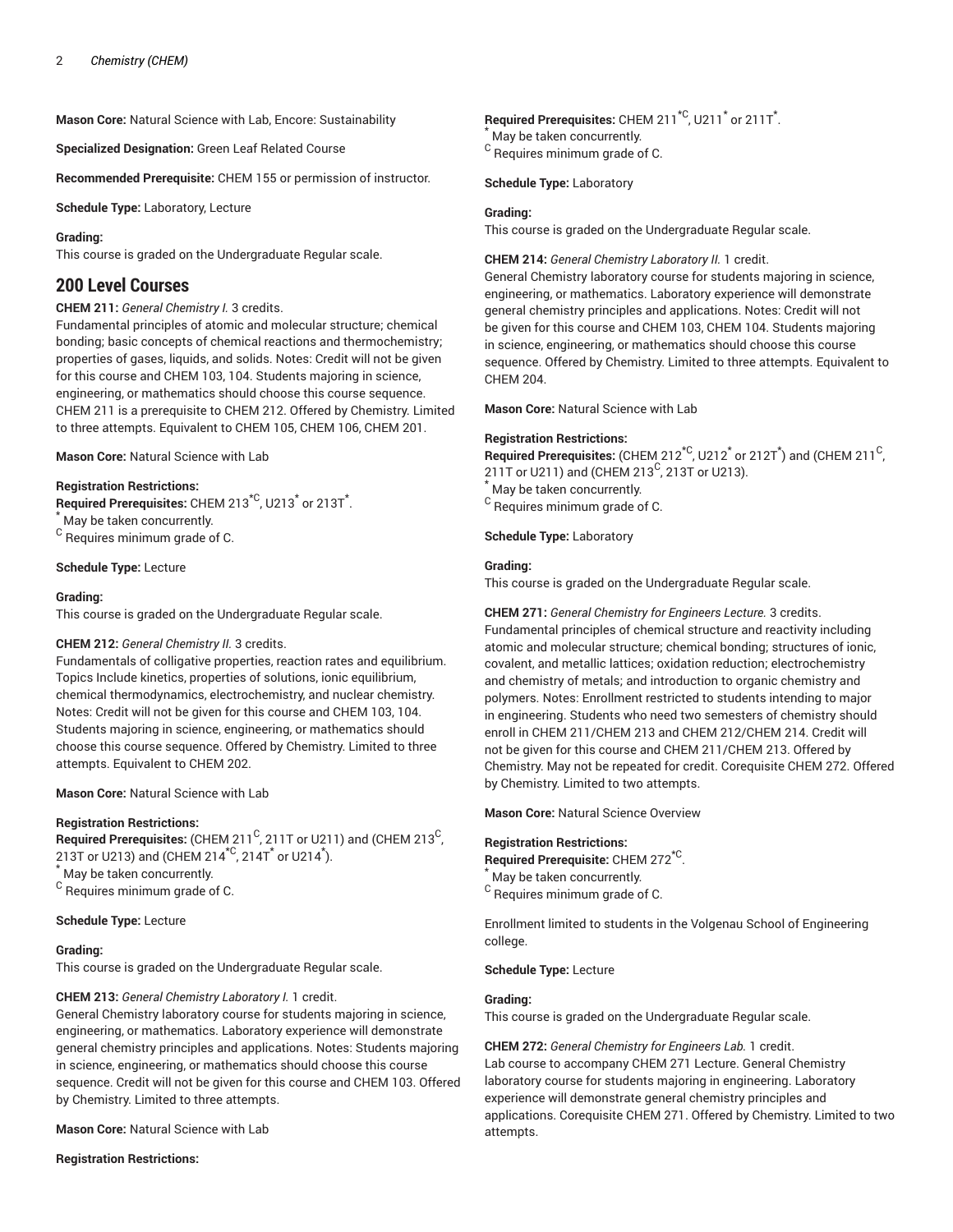# **Mason Core:** Natural Science with Lab

#### **Registration Restrictions:**

**Required Prerequisite:** CHEM 271\*C . May be taken concurrently. <sup>C</sup> Requires minimum grade of C.

**Schedule Type:** Laboratory

# **Grading:**

This course is graded on the Undergraduate Regular scale.

# **300 Level Courses**

**CHEM 300:** *Chemistry of Semiconductor Processing.* 3 credits. Chemical aspects of the manufacture of semiconductor devices. Topics include oxidation of silicon, photoresists, plasma etching, removal of metal contaminants by acid etching, and analysis of semiconductor thin films. Notes: Does not satisfy chemistry course requirements for BS in biology. Cannot be used as a chemistry elective toward BA, BS, or minor in chemistry, and does not fulfill premedical requirements. Offered by Chemistry. Limited to three attempts.

**Recommended Prerequisite:** 30 credit hours or permission of instructor.

**Schedule Type:** Lecture

# **Grading:**

This course is graded on the Undergraduate Regular scale.

# **CHEM 310:** *Survey of Organic Chemistry.* 3 credits.

A one-semester survey of the chemistry of organic compounds with emphasis on structure, properties, stereochemistry, nomenclature, synthesis, and reactions of the major functional group families. Applications and compounds of importance to biology and biochemistry stressed. Credit will not be given for this course and CHEM 313; credit will not be given for this course and CHEM 314. Offered by Chemistry. Limited to three attempts.

# **Registration Restrictions:**

 $\mathsf{\mathsf{Required\ Pre}}$  retequisites: (CHEM 271  $^\mathsf{C}$  and 272  $^\mathsf{C}$ ) or (CHEM 211  $^\mathsf{C}$ , 213  $^\mathsf{C}$ , 212 $^{\mathrm{C}}$  and 214 $^{\mathrm{C}}$ ).  $^{\rm C}$  Requires minimum grade of C.

# **Schedule Type:** Lecture

#### **Grading:**

This course is graded on the Undergraduate Regular scale.

#### **CHEM 313:** *Organic Chemistry I.* 3 credits.

Theoretical, synthetic, industrial, and biological aspects of the chemistry of carbon compounds. Offered by Chemistry. Limited to three attempts.

#### **Recommended Corequisite:** CHEM 315.

#### **Registration Restrictions:**

 $\bm{\mathsf{Required} }$  Prerequisites: (CHEM 212 $^\mathsf{C}$  or U212). <sup>C</sup> Requires minimum grade of C.

#### **Schedule Type:** Lecture

#### **Grading:**

This course is graded on the Undergraduate Regular scale.

#### **CHEM 314:** *Organic Chemistry II.* 3 credits.

Theoretical, synthetic, industrial, and biological aspects of the chemistry of carbon compounds. Offered by Chemistry. Limited to three attempts.

**Recommended Corequisite:** CHEM 318.

#### **Registration Restrictions:**

Required Prerequisites: (CHEM 313<sup>C</sup> or L313). <sup>C</sup> Requires minimum grade of C.

**Schedule Type:** Lecture

# **Grading:**

This course is graded on the Undergraduate Regular scale.

**CHEM 315:** *Organic Chemistry Lab I.* 2 credits.

Lab techniques and reactions arranged to accompany CHEM 313. Notes: One-hour recitation. Offered by Chemistry. Limited to three attempts.

#### **Registration Restrictions:**

Required Prerequisites: (CHEM 313<sup>\*C</sup> or L313<sup>\*</sup>).

May be taken concurrently.  $^{\rm C}$  Requires minimum grade of C.

**Schedule Type:** Laboratory

# **Grading:**

This course is graded on the Undergraduate Regular scale.

**CHEM 318:** *Organic Chemistry Lab II.* 2 credits. Continuation of CHEM 315, arranged to accompany CHEM 314. Notes:

One-hour recitation. Offered by Chemistry. Limited to two attempts.

#### **Recommended Corequisite:** CHEM 314

#### **Registration Restrictions:**

Required Prerequisites: (CHEM 315<sup>C</sup> or L315). <sup>C</sup> Requires minimum grade of C.

**Schedule Type:** Laboratory

# **Grading:**

This course is graded on the Undergraduate Regular scale.

#### **CHEM 321:** *Quantitative Chemical Analysis.* 4 credits.

Principles of chemical analysis emphasizing ionic equilibria. Lab consists of gravimetric, volumetric, and instrumental methods illustrating principal types of quantitative determinations. Offered by Chemistry. Limited to three attempts.

#### **Registration Restrictions:**

 $\mathsf{\mathsf{Required\ Pre}}$  retequisites: <code>CHEM 212 $^{\mathsf{C}}$ , MATH 113 $^{\mathsf{C}}$ , CHEM 211 $^{\mathsf{C}}$  and</code> MATH 114 $^{\star}$ C.

May be taken concurrently.

 $^{\rm C}$  Requires minimum grade of C.

#### **Schedule Type:** Laboratory, Lecture

# **Grading:**

This course is graded on the Undergraduate Regular scale.

#### **CHEM 331:** *Physical Chemistry I.* 3 credits.

Yearlong survey covering topics including thermodynamics, equilibria, kinetics, solution properties, elementary quantum theory, electrochemistry, atomic and molecular structure, and nuclear chemistry. Offered by Chemistry. Limited to two attempts.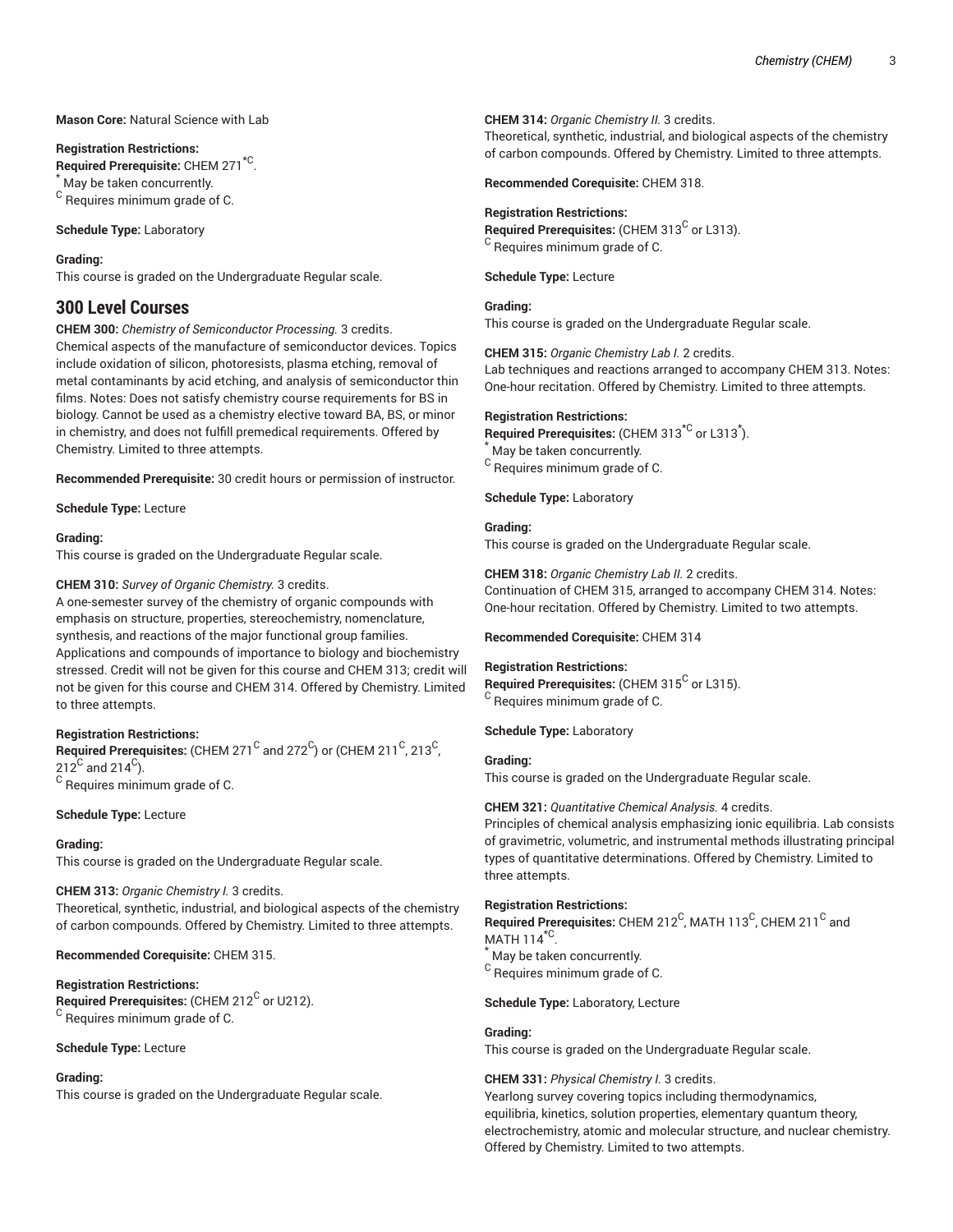# **Registration Restrictions:**

 $\bf{Required \textit{Prerequisite:}}$  (CHEM 212 $^{\rm C}$ , 211 $^{\rm C}$ , 213 $^{\rm C}$  and 214 $^{\rm C}$ ) and (MATH 114<sup>C</sup> or 116<sup>C</sup>) and (PHYS 243<sup>\*C</sup> or 160<sup>\*C</sup>). May be taken concurrently. <sup>C</sup> Requires minimum grade of C.

**Schedule Type:** Lecture

# **Grading:**

This course is graded on the Undergraduate Regular scale.

# **CHEM 332:** *Physical Chemistry II.* 3 credits.

Yearlong survey covering topics including thermodynamics, equilibria, kinetics, solution properties, elementary quantum theory, electrochemistry, atomic and molecular structure, and nuclear chemistry. Offered by Chemistry. Limited to three attempts.

# **Registration Restrictions:**

 $\bf{Required\ Pre requires:}$  (MATH 114 $^{\rm C}$  and CHEM 331 $^{\rm C}$ ) and (PHYS 243 $^{\rm C}$  or  $160^{\circ}$ ) and (PHYS 244<sup>\*C</sup> or 260<sup>\*C</sup>).

May be taken concurrently.

 $^{\rm C}$  Requires minimum grade of C.

# **Schedule Type:** Lecture

# **Grading:**

This course is graded on the Undergraduate Regular scale.

# **CHEM 336:** *Physical Chemistry Lab I.* 2 credits.

Quantitative experimental study of physicochemical principles. CHEM 336 and 337 constitute an introduction to the practice and theory of experimental physical chemistry. Notes: One-hour recitation. Offered by Chemistry. Limited to two attempts.

# **Specialized Designation:** Writing Intensive in Major

# **Registration Restrictions:**

 $\mathsf{Required\ Pre requires: } \mathsf{CHEM\ 212}^\mathsf{C}, 321^\mathsf{C} \text{ and } 331^{*\mathsf{C}} \text{ and } (\mathsf{PHYS\ 243}^{*\mathsf{C}} \text{ or }$  $160<sup>×</sup>C$ ) and (MATH  $114<sup>C</sup>$  or  $116<sup>C</sup>$ ).

\* May be taken concurrently.

<sup>C</sup> Requires minimum grade of C.

# **Schedule Type:** Laboratory

# **Grading:**

This course is graded on the Undergraduate Regular scale.

**CHEM 337:** *Physical Chemistry Lab II.* 2 credits. Continuation of CHEM 336. Notes: One-hour recitation. Offered by Chemistry. Limited to three attempts.

# **Registration Restrictions:**

 $\mathsf{\small Required\ Pre}$  rerequisites: (CHEM 331  $^{\mathsf{\small C}}$  or L331) and (CHEM 332 $^{\star\mathsf{\small C}}$  or L332 $^{\star}$ ) and (CHEM 336 $^{\mathrm{C}}$  or L336). \* May be taken concurrently.

<sup>C</sup> Requires minimum grade of C.

**Schedule Type:** Laboratory

# **Grading:**

This course is graded on the Undergraduate Regular scale.

# **CHEM 355:** *Undergraduate Research.* 1-3 credits.

Original research project. May involve lab study, computer modeling and analysis, or other original research as appropriate. Research formulated and completed under instructor's guidance. Culminates in a written

and oral final report. May be repeated for a total of 6 credits. Offered by Chemistry. May be repeated within the degree for a maximum 6 credits.

# **Registration Restrictions:**

 $\bf{Required\ Pre requires:}$  CHEM 313 $^{\rm C}$ , 315 $^{\rm C}$ , MATH 113 $^{\rm C}$ , PHYS 243 $^{\rm C}$  and  $244^{\circ}$ .

 $^{\rm C}$  Requires minimum grade of C.

Enrollment limited to students with a class of Junior, Sophomore, Senior Plus or Senior.

Enrollment is limited to students with a major, minor, or concentration in Chemistry.

**Schedule Type:** Research

# **Grading:**

This course is graded on the Undergraduate Regular scale.

# **400 Level Courses**

**CHEM 413:** *Synthetic and Mechanistic Organic Chemistry.* 3 credits. General review of synthetic pathways and applications to new topics, emphasizing fused ring aromatics, heterocyclics, natural products, and biologically active compounds. Includes relationship of applied organic chemistry to consumer products, including drugs and agricultural chemicals. Offered by Chemistry. Limited to three attempts.

# **Registration Restrictions:**

Required Prerequisites: (CHEM 314<sup>C</sup> or 314L) and (CHEM 318<sup>C</sup> or 318L) and CHEM 331 $^{\circ}$ .

 $^{\rm C}$  Requires minimum grade of C.

#### **Schedule Type:** Lecture

# **Grading:**

This course is graded on the Undergraduate Regular scale.

**CHEM 422:** *Instrumental Methods of Chemical Analysis.* 3 credits. Introduces theories of analysis by instrumental methods. Basic electronics applied to chemical measurements. Topics include introduction to theory of spectroscopy including ultraviolet, visible, and infrared, and electrochemical methods of analysis; theory of Fourier transform techniques such as FT-IR and FT-NMR; and theory of advanced pulse techniques. Offered by Chemistry. Limited to three attempts.

# **Registration Restrictions:**

**Required Prerequisites:** CHEM 321  $^{\text{C}}$ , 332  $^{\text{C}}$  and 337  $^{\text{C}}$ . <sup>C</sup> Requires minimum grade of C.

**Schedule Type:** Lecture

# **Grading:**

This course is graded on the Undergraduate Regular scale.

# **CHEM 423:** *Instrumental Methods of Chemical Analysis Laboratory.* 2 credits.

Laboratory-based introduction to quantitative analysis of organic and inorganic substances by using modern analytical instrumentation. Laboratory highlights practice of atomic and molecular spectroscopy, spectrophotometry, chromatography, voltammetry, and potentiometry in relation to chemical experimentation. Offered by Chemistry. Limited to three attempts.

# **Registration Restrictions:**

Required Prerequisite: CHEM 422<sup>C</sup>.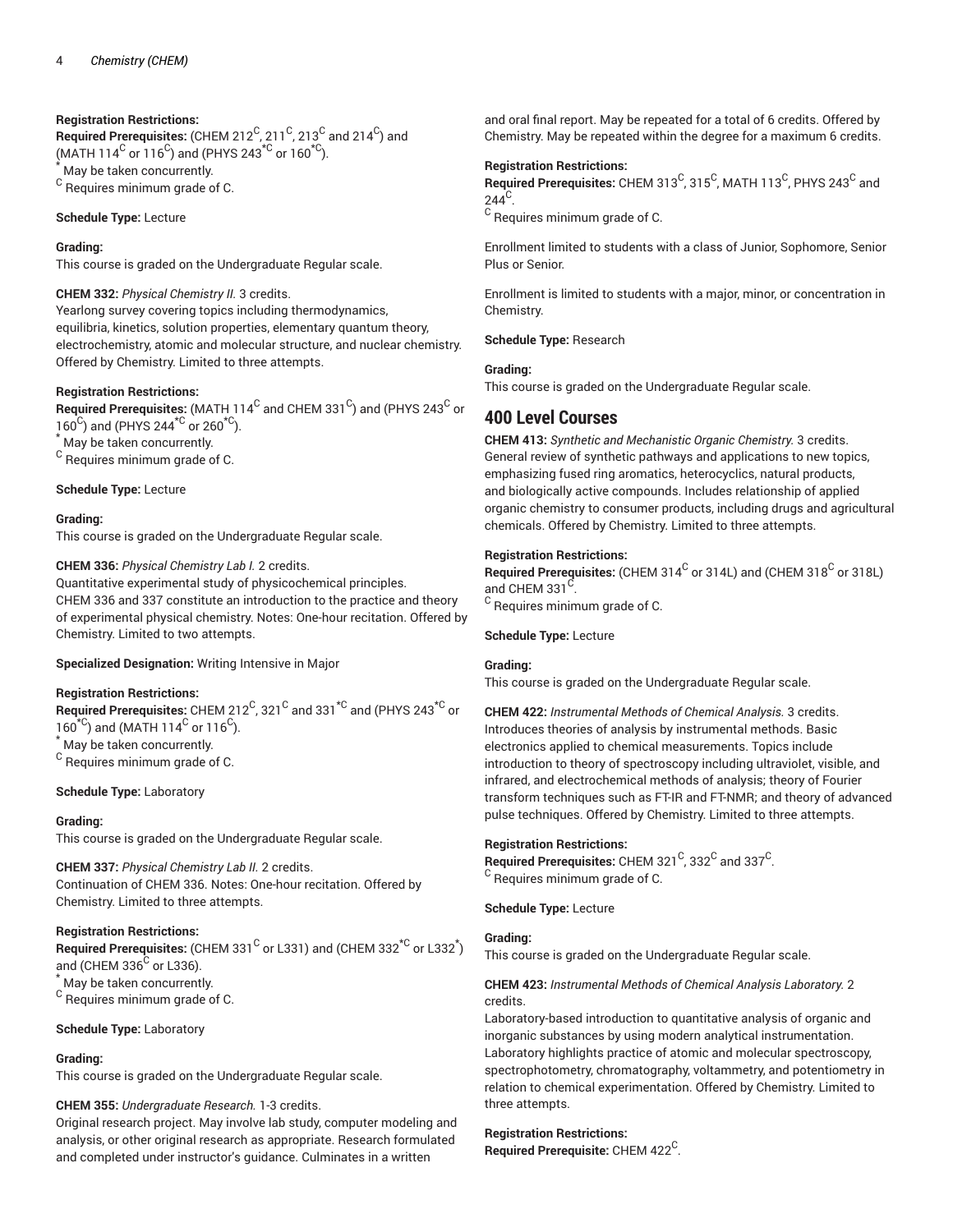$^{\rm C}$  Requires minimum grade of C.

#### **Schedule Type:** Laboratory

#### **Grading:**

This course is graded on the Undergraduate Regular scale.

#### **CHEM 424:** *Principles of Chemical Separation.* 3 credits.

Theories and models of separation with applications to analyses of a wide range of chemical, biological, and environmental samples. Topics include high-resolution gas and high-performance liquid chromatography. Emphasizes theory of reverse phase, normal phase, ion exchange, size exclusion, and affinity based separations. Also presents instrumentation such as detectors, pumps, columns, and data acquisition. Offered by Chemistry. Limited to three attempts.

**Recommended Prerequisite:** CHEM 332 or CHEM 422 or Permission of instructor

#### **Schedule Type:** Lecture

#### **Grading:**

This course is graded on the Undergraduate Regular scale.

#### **CHEM 425:** *Electroanalytical Chemistry.* 3 credits.

Review of basic electrochemistry. Emphasizes analysis and research for applications of modern electrochemical techniques such as chronoamperometry; cyclic, stripping, and AC voltammetry; pulse polarography; coulometry; electrochemical sensors; and instrumentation. Offered by Chemistry. Limited to three attempts.

**Recommended Prerequisite:** CHEM 332 or CHEM 422 or permission of instructor.

#### **Schedule Type:** Lecture

#### **Grading:**

This course is graded on the Undergraduate Regular scale.

# **CHEM 427:** *Aquatic Environmental Chemistry.* 3 credits.

Thermodynamic and kinetic processes regulating the chemistry of surface and groundwater in natural and polluted environments with particular emphasis in explaining the aqueous concentrations of chemical species and controlling geochemical factors in the hydrosphere. Structure, sources and transformations of organic matter in the aquatic environment and interactions with aqueous solutes will be covered as related to contemporary issues in water quality. Offered by Chemistry. Limited to three attempts.

#### **Registration Restrictions:**

Required Prerequisite: CHEM 321<sup>C</sup>.  $\rm ^C$  Requires minimum grade of C.

#### **Schedule Type:** Lecture

#### **Grading:**

This course is graded on the Undergraduate Regular scale.

#### **CHEM 438:** *Atmospheric Chemistry.* 3 credits.

The fundamental chemical processes of the Earth's atmosphere including chemical cycles, thermodynamics, reaction kinetics, photochemistry, radiative balance, ozone chemistry and environmental issues, including air pollution, acid rain and global change. Offered by Chemistry. Limited to three attempts. Equivalent to CLIM 438.

#### **Registration Restrictions:**

Required Prerequisite: CHEM 332<sup>C</sup>.

<sup>C</sup> Requires minimum grade of C.

**Schedule Type:** Lecture

#### **Grading:**

This course is graded on the Undergraduate Regular scale.

**CHEM 439:** *RS: Atmospheric Chemistry II: Air Analysis Techniques.* 3 credits. The theory, design and implementation of air sampling and analysis techniques for investigating GMU and regional air quality. Offered by Chemistry. Limited to three attempts.

**Specialized Designation:** Research/Scholarship Intensive

**Recommended Prerequisite:** CHEM 438 or permission of instructor.

**Schedule Type:** Lecture

#### **Grading:**

This course is graded on the Undergraduate Regular scale.

**CHEM 441:** *Properties and Bonding of Inorganic Compounds.* 3 credits. Interpretation of physical and chemical properties of inorganic compounds in terms of currently used bonding concepts. Topics include molecular symmetry and applications of symmetry, structure and bonding in ionic solids; reactions and characterizations of solids; electronic and magnetic properties and applications of solids. Offered by Chemistry. Limited to three attempts.

#### **Registration Restrictions:**

 $\mathsf{Required}$  Prerequisites: CHEM 332 $^\mathsf{C}$  and 337 $^\mathsf{C}$ . <sup>C</sup> Requires minimum grade of C.

# **Schedule Type:** Lecture

#### **Grading:**

This course is graded on the Undergraduate Regular scale.

**CHEM 445:** *Inorganic Preparations and Techniques.* 2 credits. Application of techniques of inorganic chemistry to preparation, purification, and spectroscopic characterization of selected substances. Offered by Chemistry. Limited to three attempts.

#### **Registration Restrictions:**

Required Prerequisite: CHEM 441<sup>C</sup>. <sup>C</sup> Requires minimum grade of C.

**Schedule Type:** Laboratory

# **Grading:**

This course is graded on the Undergraduate Regular scale.

#### **CHEM 446:** *Bioinorganic Chemistry.* 3 credits.

Application of inorganic coordination chemistry and physical methods in study of structure and function of metal ion sites in biomolecules. Properties of transition metal ions, ligand field theory. Topics include iron cytochromes, zinc and copper enzymes, cobalamins, iron sulfur proteins, oxygen transport, iron storage, electron transfer, inorganic model compounds, metals in medicine, and toxicity of inorganic species. Offered by Chemistry. Limited to three attempts.

# **Registration Restrictions:**

 $\bf{Required\ Pre requires:}$  (CHEM 463 $^{\rm C}$  or BIOL 483 $^{\rm C}$ ) and CHEM 331 $^{\rm C}$  and  $336^{\circ}$ .

 $^{\rm C}$  Requires minimum grade of C.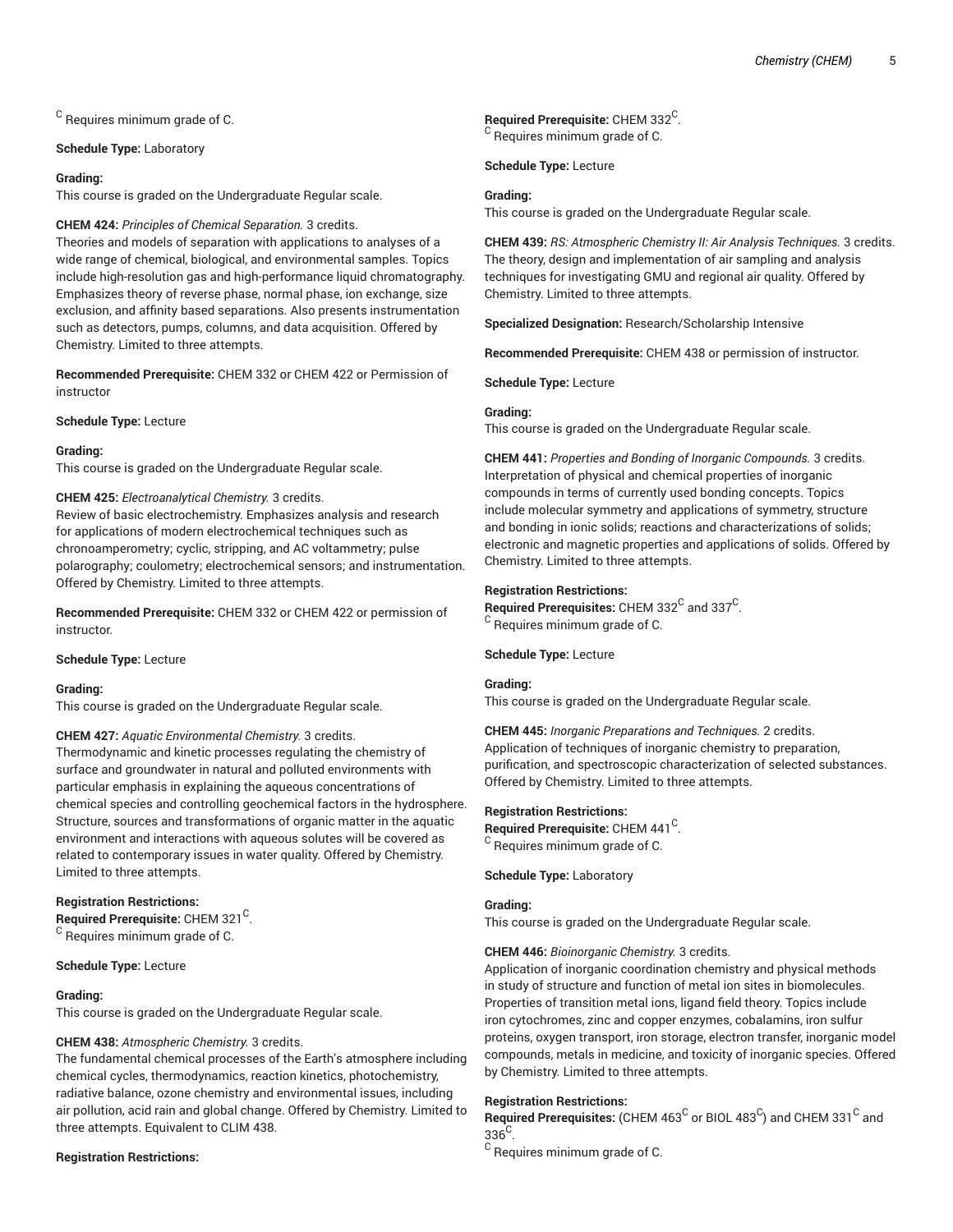# **Schedule Type:** Lecture

#### **Grading:**

This course is graded on the Undergraduate Regular scale.

# **CHEM 451:** *Special Projects in Chemistry.* 1-3 credits.

Introduction to chemical research or development. Includes literature search, conferences, and lab. Notes: Written and oral technical reports required. Offered by Chemistry. Limited to two attempts.

# **Registration Restrictions:**

 $\,$  Required Prerequisites: <code>CHEM</code> 314 $^{\rm C}$ , 318 $^{\rm C}$ , 321 $^{\rm C}$ , 331 $^{\rm C}$  and 336 $^{\rm C}$ .  $\rm ^C$  Requires minimum grade of C.

Enrollment limited to students with a class of Senior Plus or Senior.

Enrollment is limited to students with a major, minor, or concentration in Chemistry.

**Schedule Type:** Research

# **Grading:**

This course is graded on the Undergraduate Regular scale.

# **CHEM 452:** *Special Projects in Chemistry.* 1-3 credits.

Introduction to chemical research or development. Includes literature search, conferences, and lab. Notes: Written and oral technical reports required. Offered by Chemistry. Limited to two attempts.

# **Registration Restrictions:**

Required Prerequisite: CHEM 451<sup>C</sup>.

<sup>C</sup> Requires minimum grade of C.

Enrollment limited to students with a class of Senior Plus or Senior.

Enrollment is limited to students with a major, minor, or concentration in Chemistry.

#### **Schedule Type:** Research

#### **Grading:**

This course is graded on the Undergraduate Regular scale.

#### **CHEM 455:** *Honors Research in Chemistry.* 3 credits.

Introduction to research on current problem in chemical sciences under supervision of faculty advisor. Includes literature search, laboratory or theoretical work, conferences with faculty advisor, attendance at regularly scheduled seminars, and oral and written presentations. Notes: Credit will not be given for both these courses and CHEM 451, 452. Offered by Chemistry. Limited to two attempts.

# **Registration Restrictions:**

 $\bf{Required \textit{Prerequisite:} \text{CHEM 313}^C, 314^C, 315^C, 318^C, 331^C, 336^C \text{ and} }$ 490 $^{\star}$ C $.$ 

\* May be taken concurrently.

<sup>C</sup> Requires minimum grade of C.

Enrollment limited to students with a class of Senior Plus or Senior.

Enrollment is limited to students with a major in Chemistry.

Enrollment limited to students with the Honors Coll Schlrshp Confirmd, Honors College. or Honors in the Major. attributes.

#### **Schedule Type:** Research

**Grading:**

This course is graded on the Undergraduate Regular scale.

#### **CHEM 456:** *Honors Research in Chemistry.* 3 credits.

Introduction to research on current problem in chemical sciences under supervision of faculty advisor. Includes literature search, laboratory or theoretical work, conferences with faculty advisor, attendance at regularly scheduled seminars, and oral and written presentations. Notes: Credit will not be given for both these courses and CHEM 451, 452. Offered by Chemistry. Limited to two attempts.

# **Registration Restrictions:**

 $\mathsf{Required}$  Prerequisites: CHEM 455 $^\mathsf{C}$  and 490 $^{\star\mathsf{C}}$ .

May be taken concurrently.

 $^{\rm C}$  Requires minimum grade of C.

Enrollment limited to students with a class of Senior Plus or Senior.

Enrollment is limited to students with a major in Chemistry.

Enrollment limited to students with the Honors Coll Schlrshp Confirmd, Honors College. or Honors in the Major. attributes.

#### **Schedule Type:** Research

#### **Grading:**

This course is graded on the Undergraduate Regular scale.

#### **CHEM 458:** *Chemical Oceanography.* 3 credits.

The world's oceans, including a variety of closed basins and estuaries, comprise a complex and dynamic system of chemical processes that interact with biological, geological, physical, and atmospheric processes to play a significant role in defining the earth's fragile environment. This course will present an overview of the origin, occurrence, and distribution of the chemical components in sea water and an introduction to the basic principles of the chemical processes taking place in the marine environment. Designated a Green Leaf Course. Offered by Chemistry. Limited to three attempts. Equivalent to GEOL 458.

#### **Specialized Designation:** Green Leaf Related Course

#### **Registration Restrictions:**

**Required Prerequisites:** CHEM 211<sup>C</sup> and 212<sup>C</sup> and (CHEM 321<sup>C</sup> or GEOL 309 $^{\circ}$ ).  $^{\rm C}$  Requires minimum grade of C.

## **Schedule Type:** Lecture

#### **Grading:**

This course is graded on the Undergraduate Regular scale.

#### **CHEM 463:** *General Biochemistry I.* 4 credits.

Brief introduction to biochemistry, followed by in-depth look at amino acids and proteins, 3-D structure, folding and dynamics, their specialized function, and primary metabolism. Emphasizes enzymes and their chemical mechanisms, and metabolism. Offered by Chemistry. Limited to three attempts. Equivalent to BIOL 483.

#### **Registration Restrictions:**

Required Prerequisites: (CHEM 313 $^{\rm C}$  or L313) and BIOL 213 $^{\rm C}$ . <sup>C</sup> Requires minimum grade of C.

**Schedule Type:** Lecture

# **Grading:**

This course is graded on the Undergraduate Regular scale.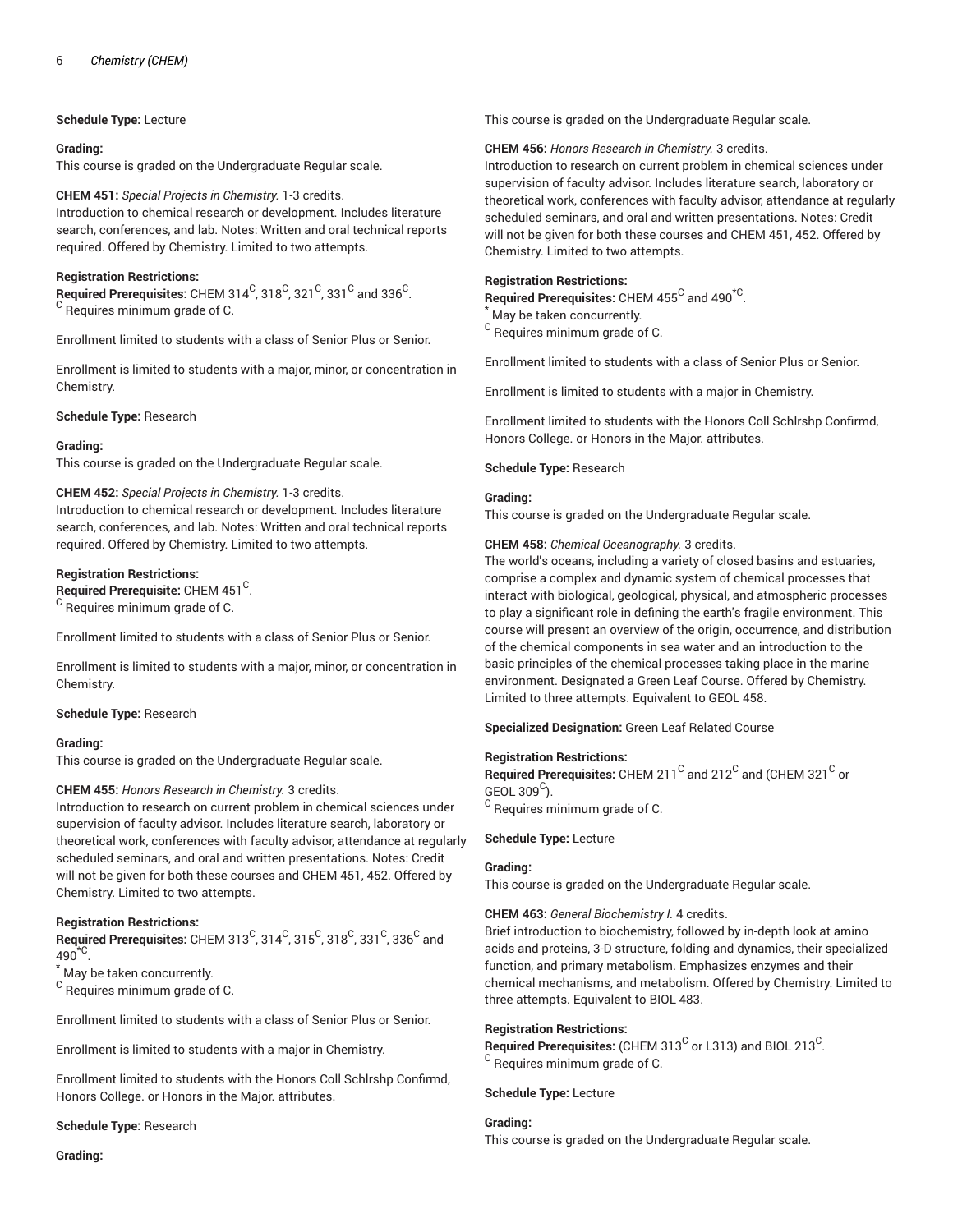# **CHEM 464:** *General Biochemistry II.* 3 credits.

Continuation of general biochemistry, focusing on secondary metabolism, cell signaling, and processes of replication, transcription, and translation. Emphasizes important biochemistry research topics; much material drawn from current biochemical literature. Offered by Chemistry. Limited to three attempts.

# **Registration Restrictions:**

 $\bf{Required~Pre requires:}$  CHEM 463 $^{\rm C}$  or (BIOL 483 $^{\rm C}$  and (CHEM 314 $^{\rm C}$  or L314)).

 $^{\mathsf{C}}$  Requires minimum grade of C.

**Schedule Type:** Lecture

#### **Grading:**

This course is graded on the Undergraduate Regular scale.

# **CHEM 465:** *Biochemistry Lab.* 2 credits.

Introduction to modern biochemical experimental methods of studying chemical and physical properties of biological molecules. Includes separation, identification, and characterization of biomolecules. Offered by Chemistry. Limited to three attempts.

**Specialized Designation:** Writing Intensive in Major

**Recommended Prerequisite:** Grade of C or better in CHEM 315 and CHEM 463.

**Recommended Corequisite:** CHEM 463.

#### **Registration Restrictions:**

 $\mathsf{\mathsf{Required\ Pre}}$  retequisites: (CHEM 463 $^{\star\mathsf{C}}$  or BIOL 483 $^{\mathsf{C}}$ ) and (CHEM 315 $^{\mathsf{C}}$  or L315).

\* May be taken concurrently.

<sup>C</sup> Requires minimum grade of C.

#### **Schedule Type:** Laboratory

#### **Grading:**

This course is graded on the Undergraduate Regular scale.

**CHEM 467:** *The Chemistry of Enzyme-Catalyzed Reactions.* 3 credits. Examples of enzyme mechanisms demonstrate how chemical principles are employed by living organisms. Specific enzyme mechanisms used to illustrate principles from organic, inorganic, and physical chemistry. Discusses techniques to monitor enzyme reactions. Offered by Chemistry. Limited to three attempts.

# **Registration Restrictions:**

 $\mathsf{\mathsf{Required} Pre requires: } \mathsf{CHEM} \textrm{ } 463^\mathsf{C}$ ,  $464^\mathsf{C}$ ,  $314^\mathsf{C}$  and  $331^\mathsf{C}$ . <sup>C</sup> Requires minimum grade of C.

#### **Schedule Type:** Lecture

# **Grading:**

This course is graded on the Undergraduate Regular scale.

# **CHEM 468:** *Bioorganic Chemistry.* 3 credits.

Basic understanding of chemical nature of biomolecules and biomacromolecules. Introduces biomolecules such as amino acids, proteins, carbohydrates, and lipids. Lectures focus on biophysical properties and synthesis, using practical examples and visual aids. Offered by Chemistry. Limited to three attempts.

#### **Registration Restrictions:**

**Required Prerequisites:** CHEM 463<sup>C</sup>, 464<sup>C</sup> and 314<sup>C</sup>.

 $^{\rm C}$  Requires minimum grade of C.

**Schedule Type:** Lecture

#### **Grading:**

This course is graded on the Undergraduate Regular scale.

**CHEM 470:** *Laboratory Instructional Methods for Chemistry.* 3 credits. Lecture and laboratory experience teaching chemistry in laboratory. Students work closely with faculty members and are responsible for all aspects of teaching undergraduate laboratory techniques. Students also learn techniques for acquisition and storage of chemicals and laboratory apparatus, safety, disposal of chemical waste, and literature of chemical education. Offered by Chemistry. Limited to three attempts.

#### **Recommended Prerequisite:** CHEM 314.

**Schedule Type:** Laboratory

#### **Grading:**

This course is graded on the Undergraduate Regular scale.

#### **CHEM 490:** *Undergraduate Seminar.* 1 credit.

Selected topics from recent chemical theory and applications, generally consisting of research presentations by invited faculty from other institutions. Attendance is required at 80% of the seminars and students must write up a one-page summary of each talk attended. This course will also be used to teach students how to give effective presentations. May be repeated for a total of 2 credits. Offered by Chemistry. May be repeated within the degree for a maximum 2 credits.

#### **Registration Restrictions:**

 $\mathsf{\mathsf{Required}~Prerequires:}$  (CHEM 331  $^\mathsf{C}$  or 336  $^\mathsf{C}$ ).  $\rm ^C$  Requires minimum grade of C.

Enrollment limited to students with a class of Senior Plus or Senior.

Enrollment is limited to students with a major, minor, or concentration in Chemistry.

# **Schedule Type:** Seminar

#### **Grading:**

This course is graded on the Undergraduate Regular scale.

# **500 Level Courses**

**CHEM 500:** *Selected Topics in Modern Chemistry.* 3 credits. Topics of interest in analytical, biological, environmental, geological, geochemical, inorganic, organic, and physical chemistry. Notes: Credit not allowed toward major in chemistry. Credit not allowed toward minor in chemistry. Offered by Chemistry. May not be repeated for credit.

#### **Registration Restrictions:**

Enrollment limited to students with a class of Advanced to Candidacy, Graduate, Non-Degree or Senior Plus.

Enrollment is limited to Graduate, Non-Degree or Undergraduate level students.

Students in a Non-Degree Undergraduate degree may **not** enroll.

#### **Schedule Type:** Lecture

# **Grading:**

This course is graded on the Graduate Regular scale.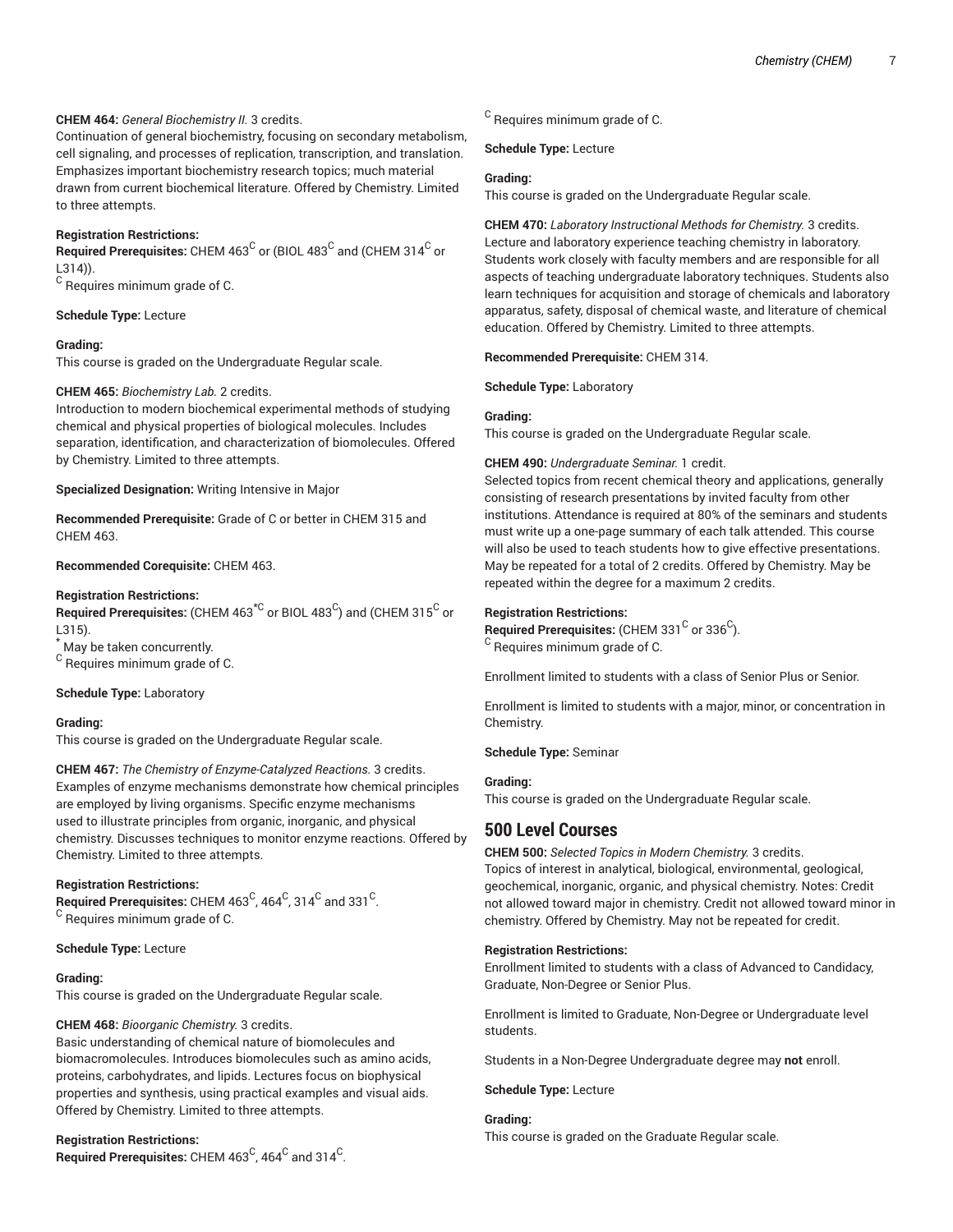**CHEM 513:** *Synthetic and Mechanistic Organic Chemistry.* 3 credits. General review of synthetic pathways and applications to new topics, emphasizing fused ring aromatics, heterocyclics, natural products, and biologically active compounds. Includes relationship of applied organic chemistry to consumer products, including drugs and agricultural chemicals. Organic core course. Offered by Chemistry. May not be repeated for credit.

**Recommended Prerequisite:** Grade of C or better in CHEM 314, CHEM 318 and CHEM 331.

#### **Registration Restrictions:**

Enrollment limited to students with a class of Advanced to Candidacy, Graduate, Non-Degree or Senior Plus.

Enrollment is limited to Graduate, Non-Degree or Undergraduate level students.

Students in a Non-Degree Undergraduate degree may **not** enroll.

**Schedule Type:** Lecture

#### **Grading:**

This course is graded on the Graduate Regular scale.

**CHEM 529:** *Instrumental Techniques of Analysis.* 2 credits. Principles and operation of modern instrumentation, emphasizing applications to analysis of chemical, biological, and environmental samples. Methods include combined capillary column gas chromatography and mass spectrometry, high-performance liquid chromatography, optical methods, surface analysis methods, magnetic resonance spectroscopy, atomic emission and absorption spectrometry, and electroanalytical methods. With approval of research committee, students choose methods studied. Offered by Chemistry. May be repeated within the term.

**Recommended Prerequisite:** CHEM 321 and 422 or 521 or permission of department.

#### **Registration Restrictions:**

Enrollment limited to students with a class of Advanced to Candidacy, Graduate, Non-Degree or Senior Plus.

Enrollment is limited to Graduate, Non-Degree or Undergraduate level students.

Students in a Non-Degree Undergraduate degree may **not** enroll.

**Schedule Type:** Independent Study

## **Grading:**

This course is graded on the Graduate Regular scale.

#### **CHEM 563:** *General Biochemistry I.* 4 credits.

Brief introduction to biochemistry, followed by an in-depth look at amino acids and proteins, 3-D structure, folding and dynamics, their specialized function and primary metabolism. Emphasizes enzymes and their chemical mechanisms and metabolism. Students will be assigned papers from the primary literature and be required to answer questions from these papers on exams. Offered by Chemistry. May not be repeated for credit.

**Recommended Prerequisite:** CHEM 313, BIOL 213.

**Registration Restrictions:**

Enrollment limited to students with a class of Advanced to Candidacy, Graduate, Non-Degree or Senior Plus.

Enrollment is limited to Graduate, Non-Degree or Undergraduate level students.

Students in a Non-Degree Undergraduate degree may **not** enroll.

#### **Schedule Type:** Lecture

#### **Grading:**

This course is graded on the Graduate Regular scale.

**CHEM 564:** *General Biochemistry II.* 3 credits.

Previous course in biology recommended but not required. Important biological compounds, including proteins, carbohydrates, lipids, and nucleic acids, and their interrelations. Offered by Chemistry. May not be repeated for credit.

**Recommended Prerequisite:** CHEM 563 or equivalent.

#### **Registration Restrictions:**

Enrollment limited to students with a class of Advanced to Candidacy, Graduate, Non-Degree or Senior Plus.

Enrollment is limited to Graduate, Non-Degree or Undergraduate level students.

Students in a Non-Degree Undergraduate degree may **not** enroll.

**Schedule Type:** Lecture

# **Grading:**

This course is graded on the Graduate Regular scale.

**CHEM 567:** *The Chemistry of Enzyme-Catalyzed Reactions.* 3 credits. Examples of enzyme mechanisms demonstrate how chemical principles are employed by living organisms. Specific enzyme mechanisms used to illustrate principles from organic, inorganic, and physical chemistry. Discusses techniques to monitor enzyme reactions. Offered by Chemistry. May not be repeated for credit.

**Recommended Prerequisite:** CHEM 313 and 463 or permission of instructor.

#### **Registration Restrictions:**

Enrollment limited to students with a class of Advanced to Candidacy, Graduate, Non-Degree or Senior Plus.

Enrollment is limited to Graduate, Non-Degree or Undergraduate level students.

Students in a Non-Degree Undergraduate degree may **not** enroll.

**Schedule Type:** Lecture

# **Grading:**

This course is graded on the Graduate Regular scale.

**CHEM 568:** *Bioorganic Chemistry.* 3 credits.

Basic understanding of chemical nature of biomolecules and biomacromolecules. Introduces biomolecules such as amino acids, proteins, carbohydrates, and lipids. Lectures focus on biophysical properties and synthesis, using practical examples and visual aids. Offered by Chemistry. May not be repeated for credit.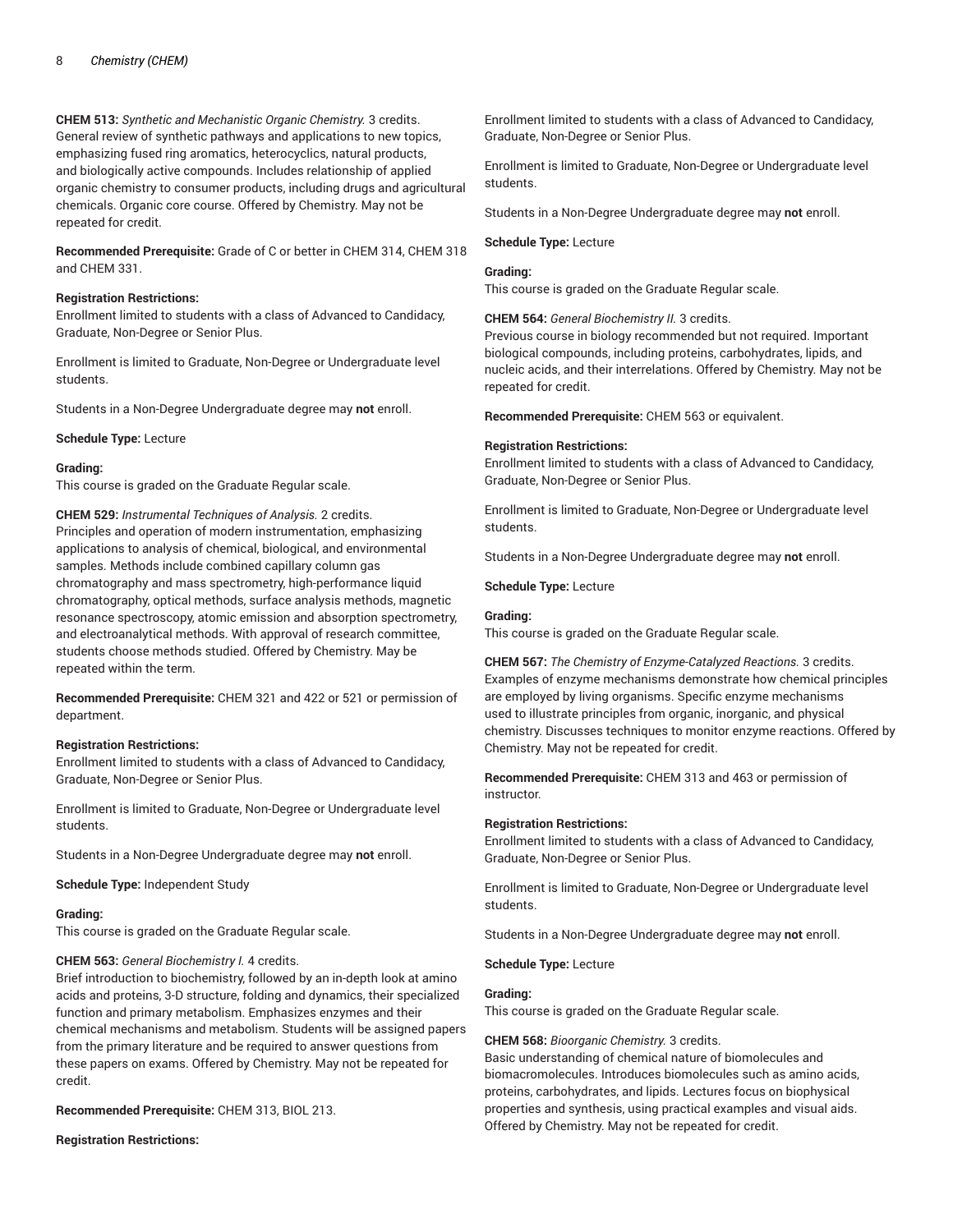**Recommended Prerequisite:** CHEM 314 and 463, or equivalent, or permission of instructor.

# **Registration Restrictions:**

Enrollment limited to students with a class of Advanced to Candidacy, Graduate, Non-Degree or Senior Plus.

Enrollment is limited to Graduate, Non-Degree or Undergraduate level students.

Students in a Non-Degree Undergraduate degree may **not** enroll.

# **Schedule Type:** Lecture

# **Grading:**

This course is graded on the Graduate Regular scale.

#### **CHEM 579:** *Special Topics.* 1-6 credits.

Current topics in chemistry, depending on instructor's specialty. Notes: May be repeated with different topics, with department approval. Offered by Chemistry. May be repeated within the term.

**Recommended Prerequisite:** CHEM 313 and 314, or permission of instructor.

#### **Registration Restrictions:**

Enrollment limited to students with a class of Advanced to Candidacy, Graduate, Non-Degree or Senior Plus.

Enrollment is limited to Graduate, Non-Degree or Undergraduate level students.

Students in a Non-Degree Undergraduate degree may **not** enroll.

**Schedule Type:** Lecture

#### **Grading:**

This course is graded on the Graduate Regular scale.

# **600 Level Courses**

# **CHEM 613:** *Modern Polymer Chemistry.* 3 credits.

Synthetic and analytical chemistry of synthetic macromolecules. Topics include polymer solutions, molecular weight determination, spectroscopy, thermal analysis, x-ray crystallinity, polymerization types, and commercial and electroactive polymers. Organic core course. Offered by Chemistry. May not be repeated for credit.

#### **Registration Restrictions:**

Enrollment limited to students with a class of Advanced to Candidacy, Graduate, Non-Degree or Senior Plus.

Enrollment is limited to Graduate, Non-Degree or Undergraduate level students.

Students in a Non-Degree Undergraduate degree may **not** enroll.

**Schedule Type:** Lecture

#### **Grading:**

This course is graded on the Graduate Regular scale.

#### **CHEM 614:** *Physical Organic Chemistry.* 3 credits.

Principles underlying molecular structure, reactivity, and reaction mechanisms. Topics include valence-bond and molecular-orbital theory, electronic interpretation of organic reactions, stereochemistry, conformational analysis, kinetics and thermodynamics of organic

reactions, and photochemistry. Organic core course. Offered by Chemistry. May not be repeated for credit.

**Recommended Prerequisite:** CHEM 314 or permission of instructor.

#### **Registration Restrictions:**

Enrollment limited to students with a class of Advanced to Candidacy, Graduate, Non-Degree or Senior Plus.

Enrollment is limited to Graduate, Non-Degree or Undergraduate level students.

Students in a Non-Degree Undergraduate degree may **not** enroll.

**Schedule Type:** Lecture

# **Grading:**

This course is graded on the Graduate Regular scale.

# **CHEM 620:** *Modern Instrumentation.* 3 credits.

Methods of sensing and measurement of radiation, particles, pressure, concentrations of specific elements and compounds. Topics include basic operational amplifier circuits for analog signals, digitizing devices and computerized data collection, noise and noise-reduction methods, and specialized instrumentation systems for various areas of chemistry and physics. Offered by Chemistry. May not be repeated for credit.

**Recommended Prerequisite:** CHEM 332 or CHEM 422 or permission of instructor.

#### **Registration Restrictions:**

Enrollment limited to students with a class of Advanced to Candidacy, Graduate, Non-Degree or Senior Plus.

Enrollment is limited to Graduate, Non-Degree or Undergraduate level students.

Students in a Non-Degree Undergraduate degree may **not** enroll.

**Schedule Type:** Lecture

#### **Grading:**

This course is graded on the Graduate Regular scale.

#### **CHEM 624:** *Principles of Chemical Separation.* 3 credits.

Theories and models of separation with applications to analyses of a wide range of chemical, biological, and environmental samples. Topics include high-resolution gas and high-performance liquid chromatography. Emphasizes theory of reverse phase, normal phase, ion exchange, size exclusion, and affinity based separations. Also presents instrumentation such as detectors, pumps, and columns, and data acquisition. Offered by Chemistry. May not be repeated for credit.

**Recommended Prerequisite:** CHEM 332 or CHEM 422 or permission of instructor.

#### **Registration Restrictions:**

Enrollment limited to students with a class of Advanced to Candidacy, Graduate, Non-Degree or Senior Plus.

Enrollment is limited to Graduate, Non-Degree or Undergraduate level students.

Students in a Non-Degree Undergraduate degree may **not** enroll.

**Schedule Type:** Lecture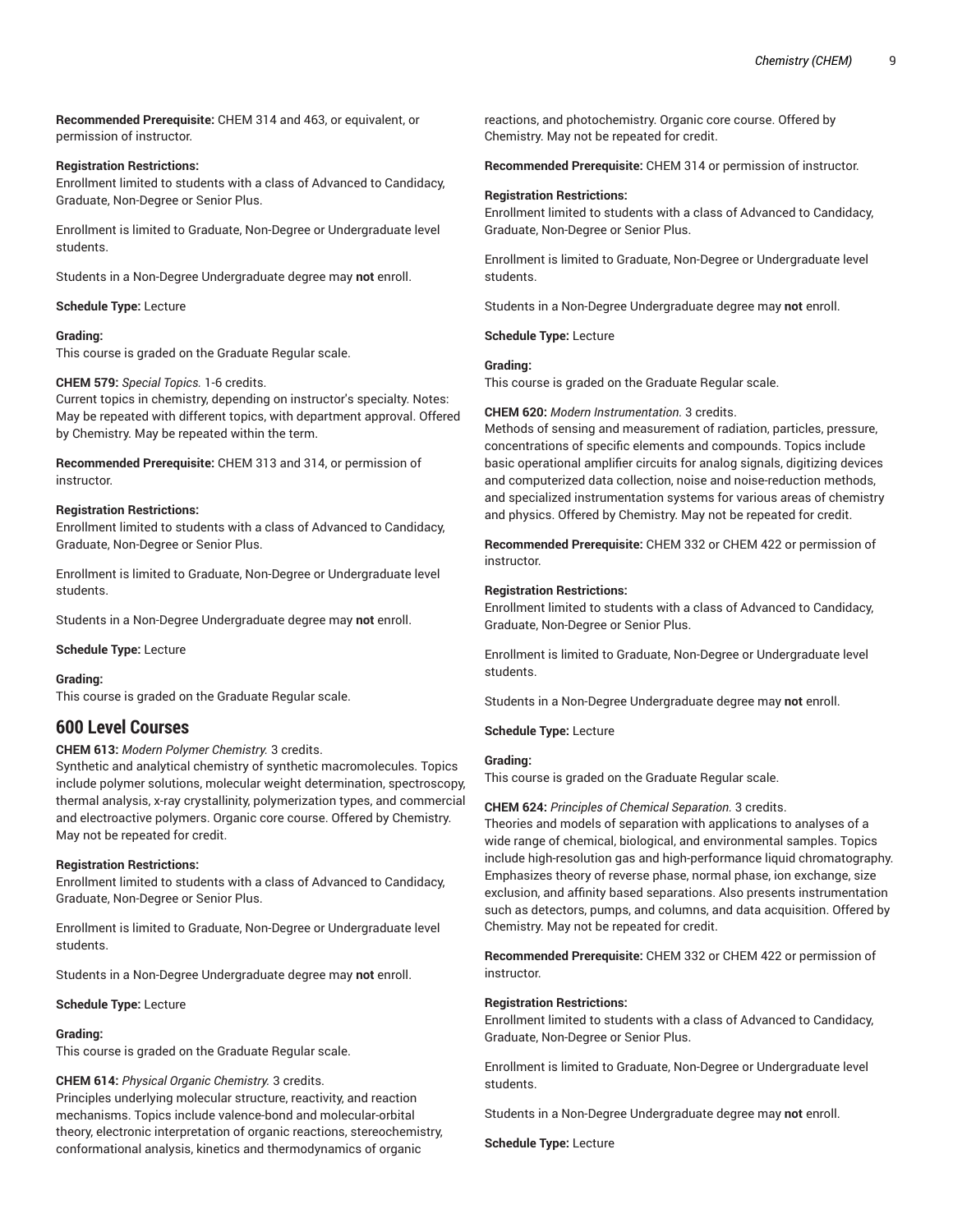#### **Grading:**

This course is graded on the Graduate Regular scale.

**CHEM 625:** *Electroanalytical Chemistry.* 3 credits.

Review of basic electrochemistry. Emphasizes analysis and research for applications of modern electrochemical techniques such as chronoamperometry; cyclic, stripping, and AC voltammetry; pulse polarography; coulometry; electrochemical sensors; and instrumentation. Offered by Chemistry. May not be repeated for credit.

**Recommended Prerequisite:** CHEM 332 or CHEM 422 or permission of instructor.

## **Registration Restrictions:**

Enrollment limited to students with a class of Advanced to Candidacy, Graduate, Non-Degree or Senior Plus.

Enrollment is limited to Graduate, Non-Degree or Undergraduate level students.

Students in a Non-Degree Undergraduate degree may **not** enroll.

**Schedule Type:** Lecture

#### **Grading:**

This course is graded on the Graduate Regular scale.

**CHEM 627:** *Aquatic Environmental Chemistry.* 3 credits.

Thermodynamic and kinetic processes regulating the chemistry of surface and groundwater in natural and polluted environments with particular emphasis in explaining the aqueous concentrations of chemical species and controlling geochemical factors in the hydrosphere. Structure, sources and transformations of organic matter in the aquatic environment and interactions with aqueous solutes will be covered as related to contemporary issues in water quality. Students will be assigned papers from the primary literature and be required to answer questions from these papers on exams. Offered by Chemistry. May not be repeated for credit.

**Recommended Prerequisite:** CHEM 321 or GEOL 302 or equivalent courses or permission of the instructor.

#### **Registration Restrictions:**

Enrollment limited to students with a class of Advanced to Candidacy, Graduate or Senior Plus.

Enrollment is limited to Graduate, Non-Degree or Undergraduate level students.

Students in a Non-Degree Undergraduate degree may **not** enroll.

#### **Schedule Type:** Lecture

#### **Grading:**

This course is graded on the Graduate Regular scale.

**CHEM 633:** *Chemical Thermodynamics and Kinetics.* 3 credits. Advanced study covering application of kinetics to the elucidation of reaction mechanisms and application of statistical thermodynamics to theory of elementary reaction rates. Physical core course. Offered by Chemistry. May not be repeated for credit. Equivalent to CSI 711.

**Recommended Prerequisite:** CHEM 331 and 332.

**Registration Restrictions:**

Enrollment limited to students with a class of Advanced to Candidacy, Graduate, Non-Degree or Senior Plus.

Enrollment is limited to Graduate, Non-Degree or Undergraduate level students.

Students in a Non-Degree Undergraduate degree may **not** enroll.

**Schedule Type:** Lecture

# **Grading:**

This course is graded on the Graduate Regular scale.

**CHEM 641:** *Solid State Chemistry.* 3 credits.

Focuses on the design and synthesis, structure and bonding of solid state compounds; physical properties and characterization of solids. Topics of current interest will also be included. Offered by Chemistry. May not be repeated for credit.

**Recommended Prerequisite:** CHEM 441 or permission of instructor.

#### **Registration Restrictions:**

Enrollment limited to students with a class of Advanced to Candidacy, Graduate, Non-Degree or Senior Plus.

Enrollment is limited to Graduate, Non-Degree or Undergraduate level students.

Students in a Non-Degree Undergraduate degree may **not** enroll.

**Schedule Type:** Lecture

#### **Grading:**

This course is graded on the Graduate Regular scale.

#### **CHEM 646:** *Bioinorganic Chemistry.* 3 credits.

Applies inorganic coordination chemistry and physical methods to understand structure and function of metal ion sites in biomolecules. Biochemical roles of metal centers in oxygen transport, metalloenzymes, and electron transfer. Topics include iron cytochromes, zinc and copper enzymes, cobalamins, iron sulfur proteins, inorganic model compounds, and metals in medicine. Inorganic core course. Offered by Chemistry. May not be repeated for credit.

**Recommended Prerequisite:** CHEM 441, or permission of instructor.

#### **Registration Restrictions:**

Enrollment limited to students with a class of Advanced to Candidacy, Graduate, Non-Degree or Senior Plus.

Enrollment is limited to Graduate, Non-Degree or Undergraduate level students.

Students in a Non-Degree Undergraduate degree may **not** enroll.

**Schedule Type:** Lecture

#### **Grading:**

This course is graded on the Graduate Regular scale.

**CHEM 651:** *Environmental Chemistry of Organic Substances.* 3 credits. Study of principles governing multimedia distribution and fate of organic chemicals in environment. Overview of origin and occurrence of major classes of natural and anthropogenic organic chemicals in environment. Environmental core course. Offered by Chemistry. May not be repeated for credit.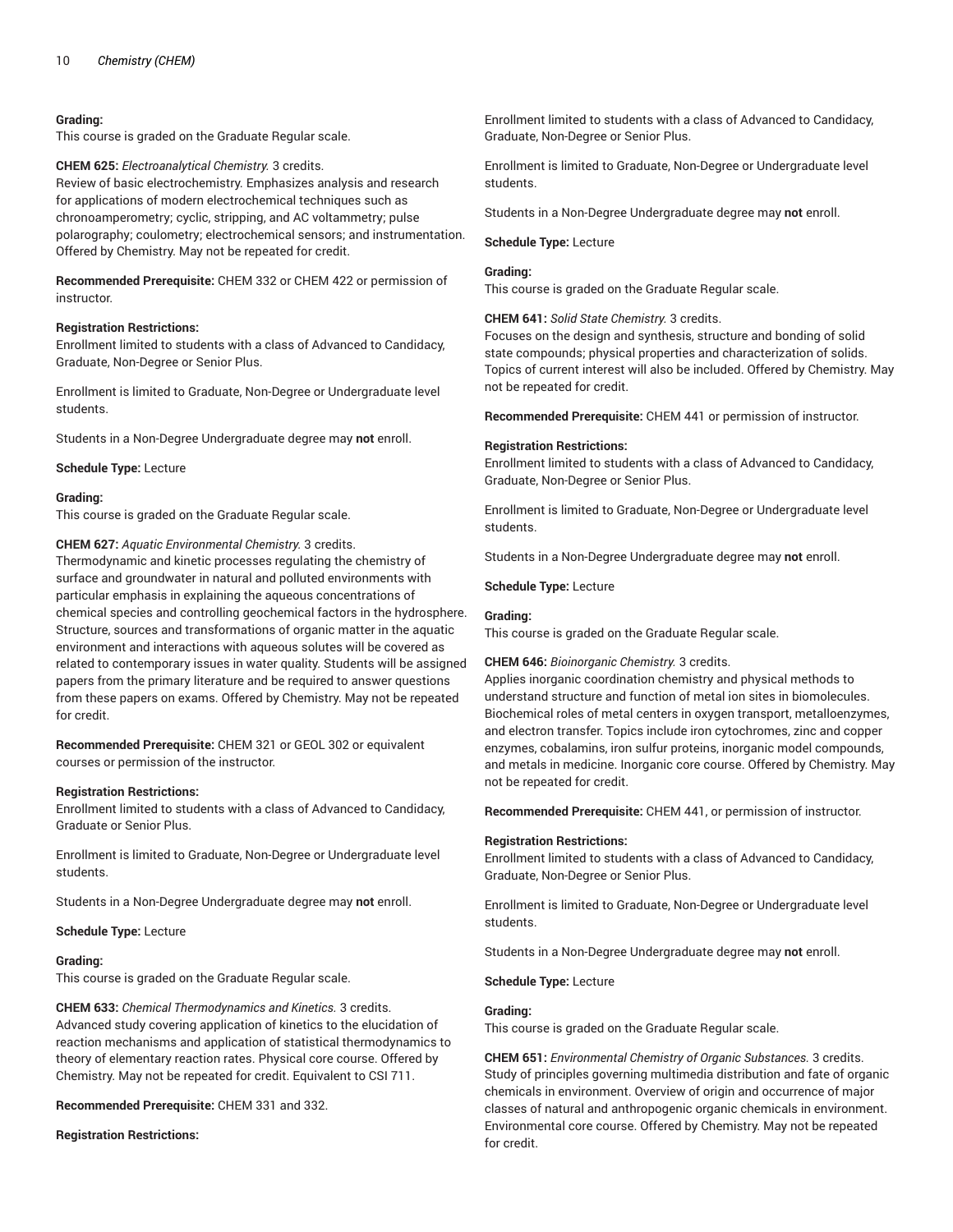**Recommended Prerequisite:** One semester of Physical Chemistry, or permission of instructor.

# **Registration Restrictions:**

Enrollment limited to students with a class of Advanced to Candidacy, Graduate, Non-Degree or Senior Plus.

Enrollment is limited to Graduate, Non-Degree or Undergraduate level students.

Students in a Non-Degree Undergraduate degree may **not** enroll.

# **Schedule Type:** Lecture

# **Grading:**

This course is graded on the Graduate Regular scale.

# **CHEM 660:** *Protein Biochemistry.* 3 credits.

Proteins play critical roles in most biological processes. Therefore, to understand these processes, it is necessary to understand proteins. This course will introduce students to proteins, their biosynthesis/ biodegradation and their biophysical and biochemical properties. Biochemistry core course. Offered by Chemistry. May not be repeated for credit.

**Recommended Prerequisite:** CHEM 463 or equivalent or permission of instructor.

#### **Registration Restrictions:**

Enrollment limited to students with a class of Advanced to Candidacy, Graduate, Non-Degree or Senior Plus.

Enrollment is limited to Graduate, Non-Degree or Undergraduate level students.

Students in a Non-Degree Undergraduate degree may **not** enroll.

**Schedule Type:** Lecture

#### **Grading:**

This course is graded on the Graduate Regular scale.

#### **CHEM 661:** *Antibiotic Chemistry and Resistance.* 3 credits.

Introduces the various classes of antibiotics. Focus on the chemistry of antibiotics and how they inhibit bacterial growth and/or cause death and the response of bacteria to these compounds. Offered by Chemistry. May not be repeated for credit.

**Recommended Prerequisite:** CHEM 463 or equivalent or permission of instructor

#### **Registration Restrictions:**

Enrollment limited to students with a class of Advanced to Candidacy, Graduate, Non-Degree or Senior Plus.

Enrollment is limited to Graduate, Non-Degree or Undergraduate level students.

Students in a Non-Degree Undergraduate degree may **not** enroll.

**Schedule Type:** Lecture

#### **Grading:**

This course is graded on the Graduate Regular scale.

#### **CHEM 662:** *Modern Methods of Drug Discovery.* 3 credits.

Introduction to the process of drug discovery. Covers modern methods and strategies of target identification, lead identification, and lead optimization. Biochemistry core course. Offered by Chemistry. May not be repeated for credit.

**Recommended Prerequisite:** CHEM 463 (or equivalent) or permission of instructor.

# **Registration Restrictions:**

Enrollment limited to students with a class of Advanced to Candidacy, Graduate, Non-Degree or Senior Plus.

Enrollment is limited to Graduate, Non-Degree or Undergraduate level students.

Students in a Non-Degree Undergraduate degree may **not** enroll.

**Schedule Type:** Lecture

# **Grading:**

This course is graded on the Graduate Regular scale.

**CHEM 665:** *Protein-Protein Interactions: Methods and Applications.* 3 credits.

Introduction to the fundamental principles of protein-protein interactions, including experimental design considerations and methods for quantification of these interactions. Offered by Chemistry. May not be repeated for credit.

**Recommended Prerequisite:** CHEM 463 (or equivalent), or permission of instructor.

#### **Registration Restrictions:**

Enrollment limited to students with a class of Advanced to Candidacy, Graduate, Non-Degree or Senior Plus.

Enrollment is limited to Graduate, Non-Degree or Undergraduate level students.

Students in a Non-Degree Undergraduate degree may **not** enroll.

# **Schedule Type:** Lecture

#### **Grading:**

This course is graded on the Graduate Regular scale.

#### **CHEM 670:** *Teaching Practicum.* 2 credits.

Prelaboratory lecture and laboratory teaching in chemistry. Students work closely with faculty and are responsible for all aspects of teaching undergraduate laboratory techniques. Offered by Chemistry. May not be repeated for credit.

**Recommended Prerequisite:** Enrollment in the graduate program and permission of Chair.

#### **Registration Restrictions:**

Enrollment limited to students with a class of Advanced to Candidacy, Graduate, Non-Degree or Senior Plus.

Enrollment is limited to Graduate, Non-Degree or Undergraduate level students.

Students in a Non-Degree Undergraduate degree may **not** enroll.

**Schedule Type:** Internship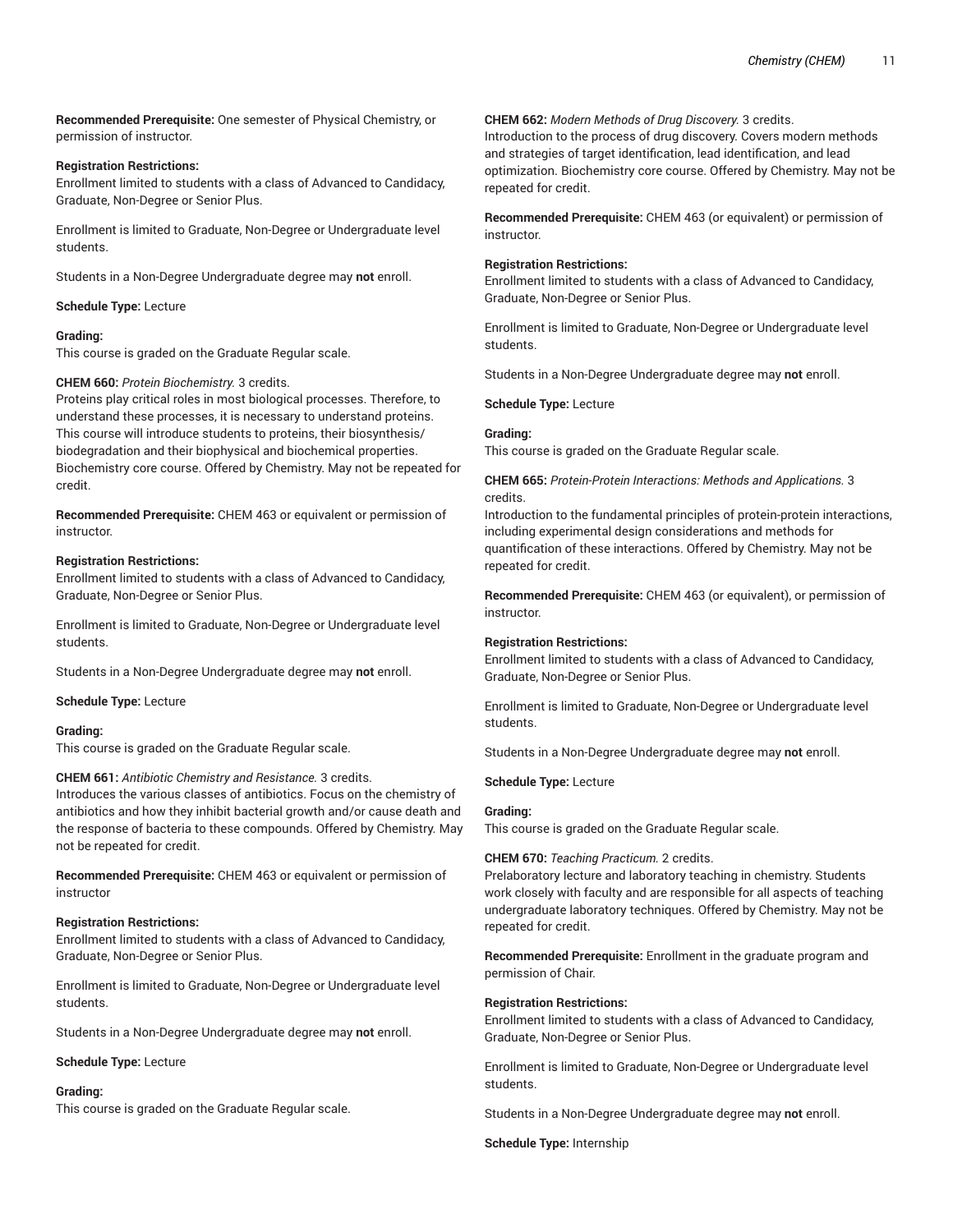#### **Grading:**

This course is graded on the Graduate Special scale.

# **700 Level Courses**

#### **CHEM 728:** *Introduction to Solid Surfaces.* 3 credits.

Introduces properties of solid surfaces. Topics include gas absorption isotherms, surface area measurement techniques, real and clean surfaces, physisorption and chemisorption, methods of gas adsorption and desorption, measurement of heats of adsorption, desorption kinetics, electron spectroscopies and surface sensitivities, instrumentation; and principles of vacuum technology. Offered by Chemistry. May not be repeated for credit. Equivalent to CSI 712.

**Recommended Prerequisite:** CHEM 422 or equivalent.

#### **Registration Restrictions:**

Enrollment is limited to Graduate or Non-Degree level students.

Students in a Non-Degree Undergraduate degree may **not** enroll.

**Schedule Type:** Lecture

#### **Grading:**

This course is graded on the Graduate Regular scale.

**CHEM 735:** *Astrophysical Chemistry of Planetary Bodies.* 3 credits. In depth review of the chemistry of planets, comets and other bodies in the Solar System. Emphasis will be placed on the laboratory techniques and measurements made in order to understand and predict astronomical observations. Offered by Chemistry. May not be repeated for credit.

**Recommended Prerequisite:** CHEM 331, or ASTR 403, or permission of instructor.

#### **Registration Restrictions:**

Enrollment is limited to Graduate or Non-Degree level students.

Students in a Non-Degree Undergraduate degree may **not** enroll.

**Schedule Type:** Lecture

#### **Grading:**

This course is graded on the Graduate Regular scale.

**CHEM 736:** *Computational Quantum Mechanics.* 3 credits. Study of fundamental concepts of quantum mechanics from computational point of view, review of systems with spherically symmetric potentials, electron-atom solutions to Schrodinger's equation, electron spin in many electron systems, atomic structure calculations, algebra of many electron calculations, Hartree-Fock, self-consistent field method, molecular structure calculations, scattering theory computations, and solid-state computations. Offered by Chemistry. May not be repeated for credit. Equivalent to CSI 783, PHYS 736.

**Recommended Prerequisite:** PHYS 502, 510, or permission of instructor.

#### **Registration Restrictions:**

Enrollment is limited to Graduate or Non-Degree level students.

Students in a Non-Degree Undergraduate degree may **not** enroll.

**Schedule Type:** Lecture

#### **Grading:**

This course is graded on the Graduate Regular scale.

#### **CHEM 767:** *Industrial Biochemistry.* 3 credits.

An introduction to industrial biochemistry. Includes a mechanistic examination of the biosynthesis of several industrially important secondary metabolites, the industrial scale process of obtaining commercially valuable biochemical products, and the regulations that oversee the industrial biochemical process. Offered by Chemistry. May not be repeated for credit.

**Recommended Prerequisite:** CHEM 463 or permission of instructor.

#### **Registration Restrictions:**

Enrollment is limited to Graduate or Non-Degree level students.

Students in a Non-Degree Undergraduate degree may **not** enroll.

**Schedule Type:** Lecture

#### **Grading:**

This course is graded on the Graduate Regular scale.

#### **CHEM 790:** *Graduate Seminar.* 1 credit.

Selected topics from recent chemical theory and applications, generally consisting of research presentations by invited faculty from other institutions. Attendance is required at 80% of the seminars and students must write up a 1 page summary of each talk attended. Course also used to teach students effective presentation methods. Notes: Requires, in last semester, seminar presentation on student's research or another topic acceptable to department. Three credits of CHEM 790 required for MS degree; an additional 3 credits required after admission to PhD program. Offered by Chemistry. May be repeated within the degree for a maximum 3 credits.

**Recommended Prerequisite:** Admission to a graduate program in Chemistry and Biochemistry, or permission of instructor.

#### **Registration Restrictions:**

Enrollment is limited to Graduate or Non-Degree level students.

Students in a Non-Degree Undergraduate degree may **not** enroll.

**Schedule Type:** Seminar

#### **Grading:**

This course is graded on the Graduate Regular scale.

**CHEM 796:** *Directed Reading and Research.* 1-6 credits. Reading and research on a specific topic in chemistry or biochemistry under direction of a faculty member. Offered by Chemistry. May be repeated within the degree for a maximum 12 credits.

**Recommended Prerequisite:** Admission to a graduate program in Chemistry and Biochemistry or affiliated programs.

#### **Registration Restrictions:**

Enrollment is limited to Graduate or Non-Degree level students.

Students in a Non-Degree Undergraduate degree may **not** enroll.

#### **Schedule Type:** Research

#### **Grading:**

This course is graded on the Graduate Regular scale.

#### **CHEM 798:** *Research Project.* 3-6 credits.

Experimental or theoretical research project chosen and completed under guidance of graduate faculty member. Notes: Requires comprehensive report acceptable to advisory committee, and final oral exam on report.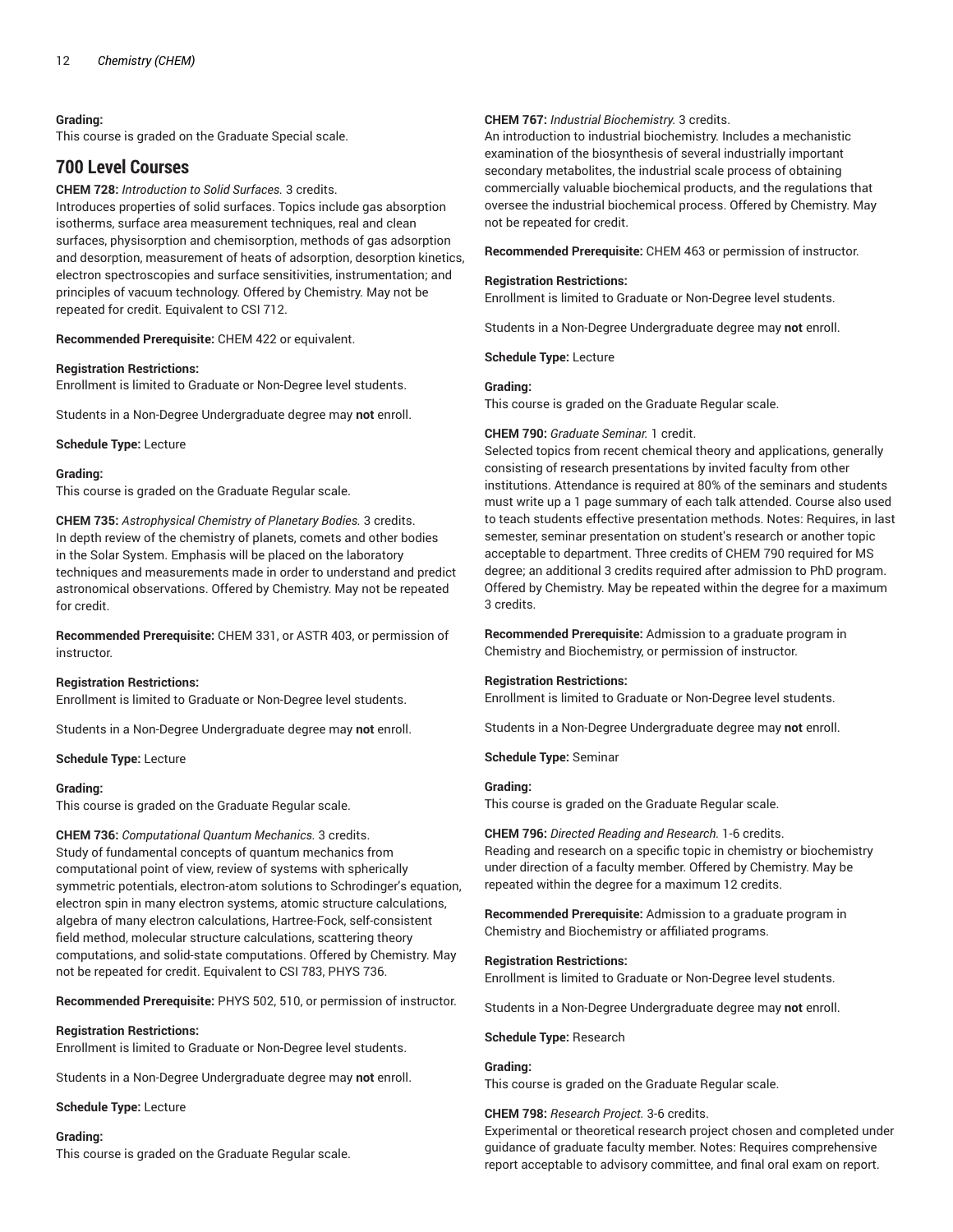Offered by Chemistry. May be repeated within the degree for a maximum 6 credits.

**Recommended Corequisite:** Permission of department; 6 credits of CHEM 798 or 799 (credit will not be given for both).

# **Registration Restrictions:**

Enrollment is limited to Graduate or Non-Degree level students.

Students in a Non-Degree Undergraduate degree may **not** enroll.

# **Schedule Type:** Thesis

# **Grading:**

This course is graded on the Satisfactory/No Credit scale.

# **CHEM 799:** *Master's Thesis.* 1-6 credits.

Laboratory thesis research and writing under direction of supervisor. Notes: Minimum of 3 credits for first two enrollment periods. Offered by Chemistry. May be repeated within the degree.

**Recommended Corequisite:** Permission of the department.

# **Registration Restrictions:**

Enrollment is limited to Graduate or Non-Degree level students.

Students in a Non-Degree Undergraduate degree may **not** enroll.

**Schedule Type:** Thesis

# **Grading:**

This course is graded on the Satisfactory/No Credit scale.

# **800 Level Courses**

# **CHEM 814:** *Advanced Bioorganic Chemistry.* 3 credits.

Introduces the chemical nature of biomolecules, with a focus on their organic properties. Focuses on the chemical principals that underlie the diverse structures, properties and reactions of biomolecules. Core course in the Chemistry and Biochemistry doctoral program. Offered by Chemistry. May not be repeated for credit.

**Recommended Prerequisite:** CHEM 313, 314, and 463 or equivalent; or permission of instructor.

# **Registration Restrictions:**

Enrollment is limited to Graduate level students.

**Schedule Type:** Lecture

#### **Grading:**

This course is graded on the Graduate Regular scale.

**CHEM 817:** *Organic Structural Spectroscopy.* 3 credits.

Spectroscopic determination of organic molecular structure using 1H, 13H, 19F, and 31P nuclear magnetic resonance, infrared, ultraviolet, visible, and Raman spectroscopy, and mass spectrometry. Offered by Chemistry. May not be repeated for credit.

**Recommended Prerequisite:** CHEM 314 or equivalent.

# **Registration Restrictions:**

Enrollment is limited to Graduate level students.

**Schedule Type:** Lecture

**Grading:**

This course is graded on the Graduate Regular scale.

# **CHEM 821:** *Theory of Analytical Processes.* 3 credits.

Theory and application of contemporary analytical processes and methods used in chemistry research. Emphasis on analytical signals and accompanying noise, sample preparation techniques, and quality assurance in measurements. Core course in the Chemistry and Biochemistry doctoral program. Offered by Chemistry. May not be repeated for credit.

**Recommended Prerequisite:** Admission to Chemistry and Biochemistry doctoral program.

#### **Registration Restrictions:**

Enrollment is limited to Graduate level students.

**Schedule Type:** Lecture

#### **Grading:**

This course is graded on the Graduate Regular scale.

**CHEM 833:** *Physical Chemistry and Biochemistry.* 3 credits.

The theory and practical use of thermodynamics, kinetics, spectroscopy and quantum chemistry in chemical and biochemical research. Core course in the Chemistry and Biochemistry doctoral program. Offered by Chemistry. May not be repeated for credit.

**Recommended Prerequisite:** CHEM 331 or permission of instructor.

#### **Registration Restrictions:**

Enrollment is limited to Graduate level students.

#### **Schedule Type:** Lecture

#### **Grading:**

This course is graded on the Graduate Regular scale.

**CHEM 891:** *Doctoral Scientific Critique, Writing and Presentation.* 3 credits. Development of skills associated with scientific communication and research such as oral presentation of scientific material, analysis of scientific research and preparation of scientific proposals. In preparing scientific proposals, students will learn how to identify scientific questions of interest and how to plan a course of experiments to address these questions. Core course in the Chemistry and Biochemistry doctoral program. Offered by Chemistry. May not be repeated for credit.

**Recommended Prerequisite:** Permission of academic advisor, research advisor and/or research committee

# **Registration Restrictions:**

Enrollment is limited to Graduate level students.

**Schedule Type:** Lecture

# **Grading:**

This course is graded on the Graduate Regular scale.

**CHEM 896:** *Doctoral Directed Reading and Research.* 1-6 credits. Reading and research on a specific topic in Chemistry or Biochemistry under direction of a faculty member. Offered by Chemistry. May be repeated within the degree for a maximum 15 credits.

**Recommended Prerequisite:** Admission to the PhD in Chemistry and Biochemistry or affiliated programs.

#### **Registration Restrictions:**